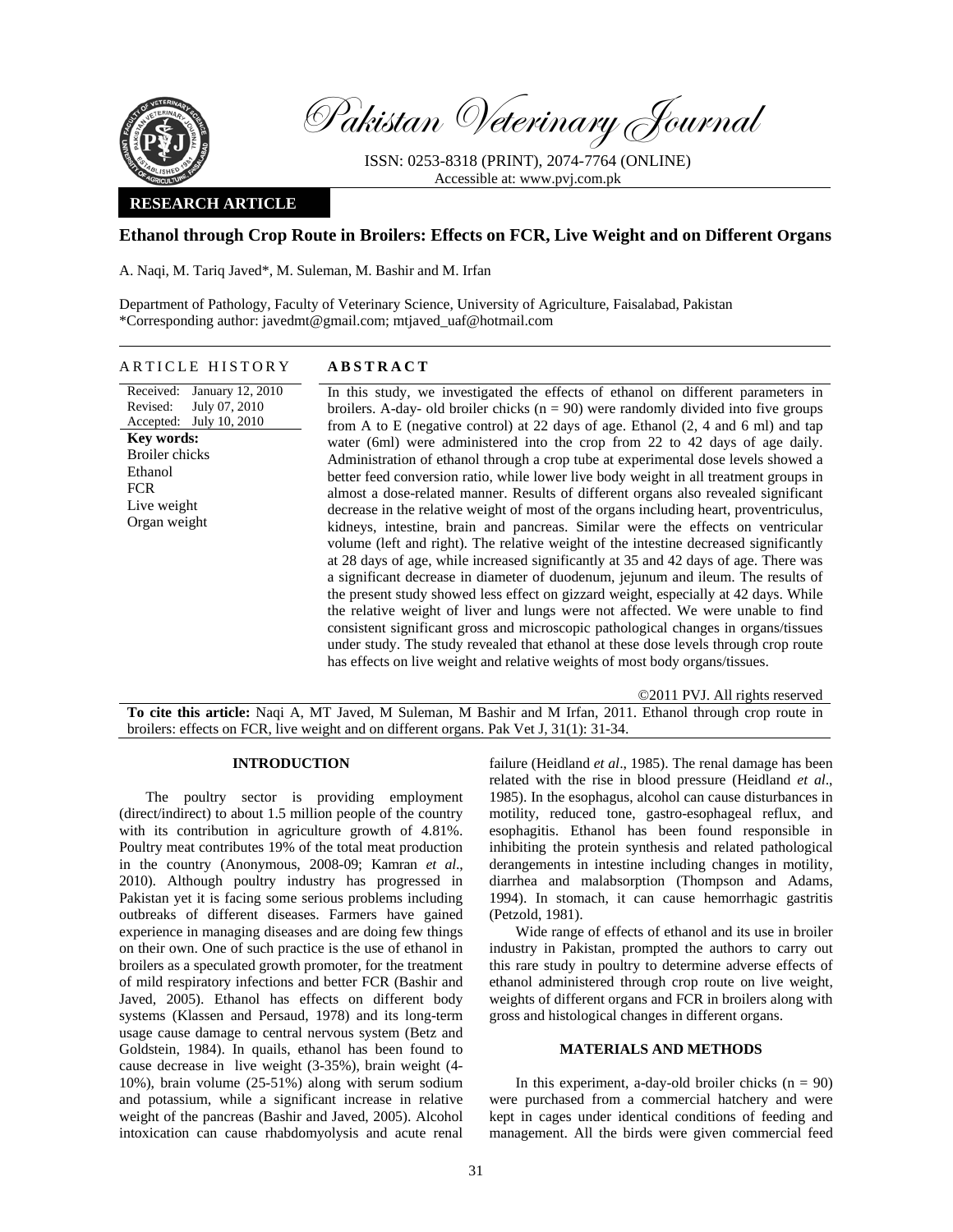and water *ad libitum* up to 22 days*.* They were vaccinated against ND and IBD with commercial vaccines. These chicks were randomly divided into five equal groups from A to E at 22 days of age.

Ethanol (40% v/v) and tap water was administered into the crop by a soft rubber tube fitted with a syringe from 22 to 42 days of age, once daily in the morning. Birds of group A, B and C were given 6, 4 and 2 ml ethanol, respectively. Birds of group D (positive control) were given 6 ml tap water, while the birds of group E were not given ethanol or water through crop route and thus acted as negative control group.

The following parameters were included in the experiment. Live body weight, organ's weight, ventricular volume (right and left), intestinal diameter (duodenum, jejunum, ileum), feed conversion ratio (FCR). For this purpose, six birds from each group were killed humanely by cutting jugular vein at  $28<sup>th</sup>$ ,  $35<sup>th</sup>$  and  $42<sup>nd</sup>$  days of age. Organs including heart, lungs, liver, brain, kidneys, intestine, proventriculus and gizzard were collected and weighed. Since the organ weight is dependent on body weight, therefore, relative weight of each organ in relation to body weight was calculated by dividing actual weight of organs with live body weight of the bird and multiplying by 100. The heart ventricles were exposed; evacuated and normal saline was filled with an insulin syringe. The volume of normal saline accommodated by ventricles was recorded. Intestinal diameter of three portions of intestine including duodenum, jejunum, and ileum was measured with the help of Vernier caliper after flushing the intestine with normal saline to remove the ingesta. All the organs were examined for gross lesions and then preserved in 10% formalin for histopathological studies (Bancroft and Gamble, 2008). Daily feed consumption and weight gain was recorded to measure the FCR at weekly interval.

Data thus obtained in the experiment were analyzed using an analysis of variance technique and the means were compared by Dunnett's test for difference from negative and positive controls using SAS 6.12 statistical software (SAS Institute Inc., 1996).

#### **RESULTS**

The results showed a better FCR in broilers given 4 and 6 ml ethanol through crop route (Table 1). Live weight of treated groups was significantly lower (P<0.05) than both the control groups (positive and negative) at 28, 35 and 42 days (Table 2). However, the live weight of positive control was also significantly lower  $(P<0.05)$  than the negative control group at 28 and 35 days (Table 2).

The relative weight of heart was significantly lower (P<0.05) in all the treatment groups than both the control groups (positive and negative) at 35 and 42 days, while at 28 days in broilers given 6ml ethanol (Table 3). The left and right ventricular volume at 28 days was significantly lower (P<0.05) in broilers given 4 and 6 ml ethanol than control groups, while it was significantly lower  $(P<0.05)$ at 35 and 42 days in all the treatment groups than both the control groups (Table 3). Relative weights of proventriculus and gizzard were significantly lower (P<0.05) in all treatment groups than both the control groups at 35 and 42 days, while at 28 days in broilers given 4 and 6 ml ethanol (Table 4). Relative weight of intestine was significantly lower (P<0.05) in groups given 4 and 6 ml ethanol than both the control groups at 28, 35 and 42 days. Relative weights of liver and lungs did not show significant difference between treatment and control groups. Relative weight of kidney was significantly lower  $(P<0.05)$  in all treatment groups than both the control groups at 28, 35 and 42 days (Table 4). The diameter of the duodenum was significantly lower  $(P<0.05)$  in all treatment groups than the negative control group at 28, 35 and 42 days, while in groups given 4 and 6 ml ethanol than the positive control group at 28, 35 and 42 days (Table 5). The diameter of jejunum was significantly lower (P<0.05) in all treatment groups than the negative control group at 28, 35 and 42 days except given 2 ml ethanol at 35 days (Table 5). However, it was lower in groups given 4 and 6 ml ethanol than the positive control group at 28, 35 and 42 days. The diameter of ileum was significantly lower (P<0.05) in groups given 4 and 6 ml ethanol than both the control groups at 28, 35 and 42 days, and in group given 2 ml ethanol than the negative control group at 42 days (Table 5). Relative weight of brain at 28 days was significantly lower (P<0.05) in groups given 4 and 6 ml ethanol than both the control groups; In all treatment groups at 35 and 42 days and in positive than the negative control group at 42 days (Table 6). Relative weight of the pancreas was significantly lower ( $P<0.05$ ) in groups given 4 and 6 ml ethanol than both the control groups at 28, 35 and 42 days (Table 6). It may be clarified that we were unable to find consistent significant gross and microscopic pathological Changes in organs/tissues under study other than occasional slight congestion in some organs in some birds but not in all birds sacrificed at one time in each group.

**Table 1:** Comparison of feed conversion ratio during treatment period between groups fed different levels of ethanol through crop route.

| $\frac{1}{2}$ $\frac{1}{2}$ $\frac{1}{2}$ $\frac{1}{2}$ |         |         |         |
|---------------------------------------------------------|---------|---------|---------|
| Groups                                                  | 28 days | 35 days | 42 days |
| A (6ml ethanol)                                         | 0.94    | 0.91    | 0.93    |
| B (4ml ethanol)                                         | 0.95    | 0.98    | 0.98    |
| C (2ml ethanol)                                         | 1.18    | Ш       | 1.11    |
| D (6 ml water; positive                                 | .4      | 1.28    | 1.46    |
| control)                                                |         |         |         |
| E (negative control)                                    | .4      | L3      | 1.48    |

# **DISCUSSION**

Administration of ethanol by crop tube at experimental dose levels showed better FCR, while lower live weight in all treatment groups, in almost dose-related manner. The decrease in live weight was also observed in positive than the negative control group but the decrease in treatment groups was significantly lower than the positive control group. This lower weight in ethanol treated birds may be because of the lower feed intake as these birds remained depressed and sleepy for about 6-8 hours after the administration of ethanol and thus could eat less as compared with control groups. Lower weight due to ethanol in quails (Bashir and Javed, 2005) and rats (Lansdown and Dayan, 1987) has been reported previously.

Ethanol also resulted in significant decrease in weights of other body organs including heart, proventriculus, kidneys, brain and pancreas. Similar were the effects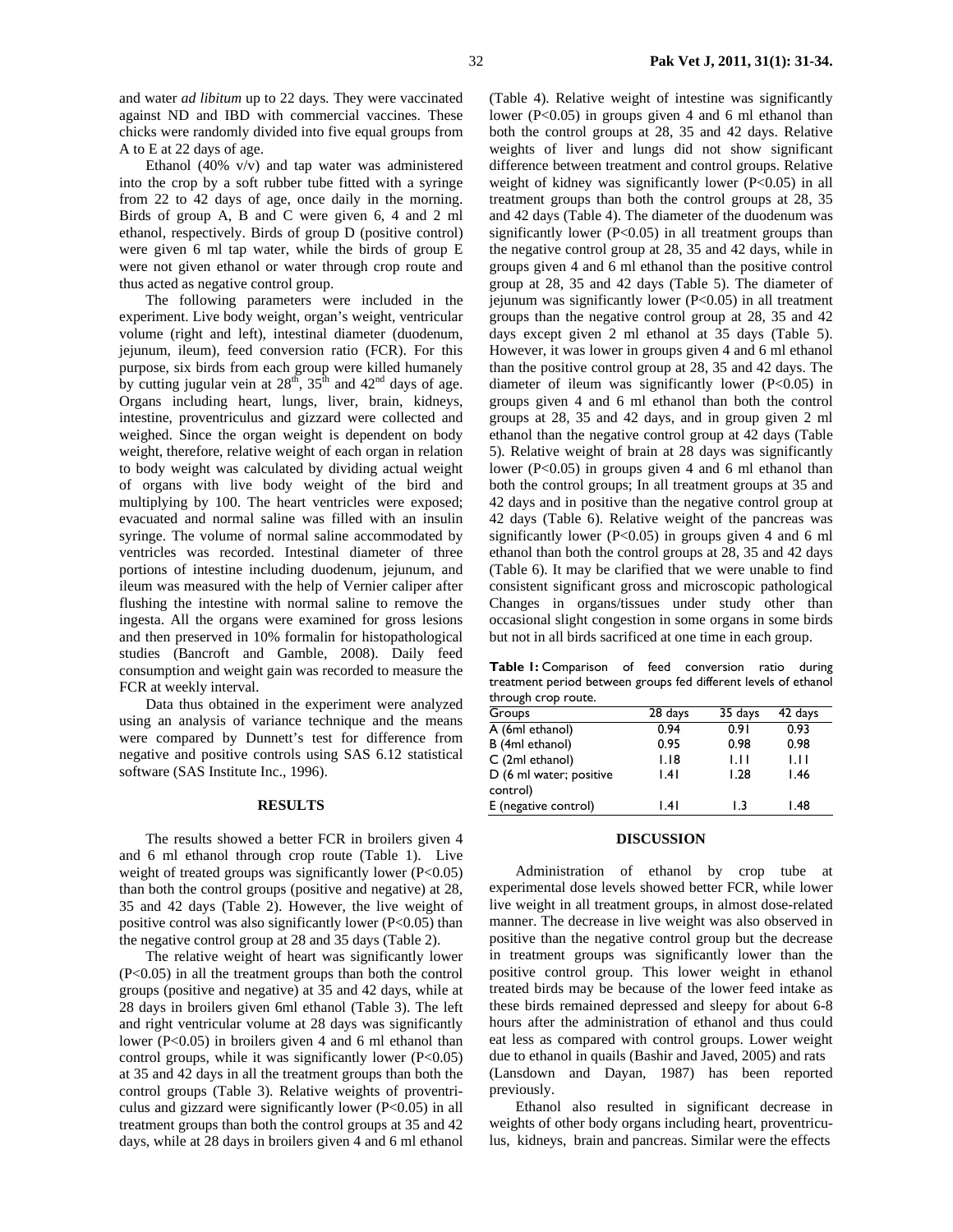**Table 2:** Comparison of body weight (g; mean±SD) at each week during the treatment period between the groups administered different doses of ethanol through crop route and controls.

|        | Age of birds (days)           |                    |                                |
|--------|-------------------------------|--------------------|--------------------------------|
| Groups | 28                            | 35                 | 47                             |
| А      | $647.9 \pm 2.6$ ab            | $835.2 \pm 3.9$ ab | $1277.0 \pm 2.8$ ab            |
| В      | $657.7 \pm 1.5$ <sup>ab</sup> | $869.3 \pm 5.1$ ab | $1471.7 \pm 3.5$ <sup>ab</sup> |
| C      | $658.2 + 4.3$ <sup>ab</sup>   | $882.0 \pm 5.3$ ab | $1497.7 \pm 2.5$ ab            |
| D      | $674.6 \pm 4.1$               | $904.0 \pm 5.3$    | $1507.7 \pm 2.5$               |
|        | $683.9 + 4.1$                 | $939.3 \pm 2.5$    | $1511.0 \pm 1.8$               |

Groups A, B and C were maintained on 6, 4 and 2ml ethanol, respectively; Group D (positive control) was given 6 ml water while group E (negative control) was neither given ethanol nor water through crop route; Where a= significant difference (P<0.05) compared with positive control group (group D); and b=significant difference (P<0.05) compared with negative control group (group E).

**Table 3:** Comparison of relative weight (%; mean±SD) of heart at each week during the treatment period between the groups administered different doses of ethanol through crop route and controls

| Organ/                   | Age of birds in days    |                    |                    |
|--------------------------|-------------------------|--------------------|--------------------|
| Groups                   | 28                      | 35                 | 42                 |
| Heart                    |                         |                    |                    |
| A                        | $0.97 \pm 0.05$ ab      | $0.57 \pm 0.02$ ab | $0.56 \pm 0.01$ ab |
| в                        | $0.99 \pm 0.04$         | $0.60 \pm 0.01$ ab | $0.59 \pm 0.02$ ab |
| C                        | $1.00 \pm 0.04$         | $0.63 \pm 0.01$ ab | $0.61 \pm 0.01$ ab |
| D                        | $1.00 \pm 0.04$         | $0.65 \pm 0.02$    | $0.63 \pm 0.01$    |
| E                        | $0.99 \pm 0.03$         | $0.66 \pm 0.02$    | $0.64 \pm 0.04$    |
|                          | Left Ventricular Volume |                    |                    |
| A                        | $0.20 \pm 0.01$ ab      | $0.15 \pm 0.02$ ab | $0.20 \pm 0.01$ ab |
| в                        | $0.22 \pm 0.02$ ab      | $0.17 \pm 0.01$ ab | $0.23 \pm 0.02$ ab |
| C                        | $0.25 \pm 0.02 b$       | $0.19\pm0.015$ ab  | $0.26 \pm 0.02$ ab |
| D                        | $0.25 \pm 0.02 b$       | $0.22b + 0.01$     | $0.28 \pm 0.01 b$  |
| E                        | $0.23 \pm 0.01$         | $0.24 \pm 0.01$    | $0.30 + 0.01$      |
| Right Ventricular Volume |                         |                    |                    |
| A                        | $0.10 \pm 0.01$ ab      | $0.10 \pm 0.02$ ab | $0.15 \pm 0.01$ ab |
| в                        | $0.15 \pm 0.02$ ab      | $0.13 \pm 0.01$ ab | $0.20 \pm 0.02$ ab |
| C                        | $0.20 \pm 0.02 b$       | $0.16 \pm 0.01$ ab | $0.23 \pm 0.01$ ab |
| D                        | $0.20 \pm 0.02 b$       | $0.20 \pm 0.01 b$  | $0.26 \pm 0.01 b$  |
| E                        | $0.21 \pm 0.01$         | $0.22 \pm 0.01$    | $0.28 \pm 0.03$    |

Footnote is the same as that of Table 2.

on left and right ventricular volume. Another study on ethanol in chicken showed left ventricular dilation, the results otherwise observed in present study. However, they also reported left ventricular muscle hypertrophy, interstitial fibrosis and necrosis of myocytes (Morris *et al*., 1999). It may be possible that hypertrophy of cardiomyocytes occur in few weeks causing lower ventricular volume as observed during present study with single dose of ethanol in 24 hours. However, when ethanol in higher dose is given for whole day and for longer period (12 weeks) may result into hypertrophy of myocytes along with other changes described with left ventricular dilation. These results of the present study suggest effects of ethanol on the weight of these organs perhaps not directly but due to the low feed intake although the FCR in these birds was better but they ate less feed (data not shown) compared to control group.

The changes in these organs were not discernable by routine microscopic examination of these tissues. Similarly, no gross changes of toxicity or damage in these

**Table 4:** Comparison of relative weights (%; mean±SD) of proventriculus, gizzard, intestine, liver, lungs and kidneys at each week during the treatment period between the groups administered different doses of ethanol through crop route and controls.

| Organ/         | Age of birds in days |                    |                    |
|----------------|----------------------|--------------------|--------------------|
| Groups         | 28                   | 35                 | 42                 |
| Proventriculus |                      |                    |                    |
| A              | $0.57\pm0.01ab$      | $0.44 \pm 0.02$ ab | $0.61 \pm 0.01$ ab |
| B              | $0.57\pm0.01ab$      | $0.47 + 0.03$ ab   | $0.63 \pm 0.01$ ab |
| Ċ              | $0.58 + 0.03$        | $0.49\pm0.01ab$    | $0.64\pm0.01ab$    |
| D              | $0.58 + 0.02$        | $0.50 + 0.02$      | $0.67 + 0.02$      |
| E              | $0.59 + 0.02$        | $0.52 \pm 0.01$    | $0.67 + 0.03$      |
| Gizzard        |                      |                    |                    |
| A              | 1.87±0.01ab          | 1.45±0.01ab        | $1.07 + 0.01$      |
| B              | $1.87 \pm 0.01$ ab   | 1.46±0.02ab        | $1.08 \pm 0.12$    |
| C              | $1.86 \pm 0.03$      | $1.47\pm0.01ab$    | $1.09 \pm 0.01$    |
| D              | $1.86 \pm 0.03$      | $1.48 \pm 01.02$   | $1.12 \pm 0.02$    |
| E              | $1.86 \pm 0.02$      | $1.49 \pm 0.01$    | $1.11 \pm 0.02$    |
| Intestine      |                      |                    |                    |
| A              | $5.91 \pm 0.31$ ab   | $6.02 \pm 0.02ab$  | 7.04±0.01ab        |
| B              | $6.82 \pm 0.27$ ab   | 5.97±0.01ab        | $6.93 \pm 0.03$ ab |
| Ċ              | $7.88 \pm 0.16$      | $5.93 \pm 0.01$    | $6.86 \pm 0.04$    |
| D              | 7.96±0.14            | $5.91 \pm 0.04$    | $6.83 \pm 0.06$    |
| E              | $8.29 \pm 0.10$      | $5.89 \pm 0.03$    | $6.81 \pm 0.06$    |
| Liver          |                      |                    |                    |
| A              | $5.79 \pm 1.15$      | $3.50 \pm 0.09$    | $5.09 \pm 3.48$    |
| B              | $5.80 + 0.6$         | $3.05 \pm 0.33$    | $2.98 + 2.1$       |
| C              | $5.85 \pm 1.70$      | $3.57 \pm 0.89$    | $4.03 \pm 2.40$    |
| D              | $4.80 \pm 1.62$      | 3.94±0.62          | $4.43 \pm 2.63$    |
| E              | $6.37 \pm 1.48$      | $3.85 \pm 0.95$    | $4.16 \pm 1.45$    |
| Lungs          |                      |                    |                    |
| A              | $0.72 \pm 0.15$      | $0.60 \pm 0.14$    | $0.66b + 0.20$     |
| B              | $0.80 + 0.21$        | $0.52 \pm 0.04$    | $0.62 \pm 0.10$    |
| Ċ              | $0.88 + 0.25$        | $0.47 \pm 0.02$    | $0.53 + 0.22$      |
| D              | $0.63 \pm 0.07$      | $0.73 \pm 0.23$    | $0.52 \pm 0.31$    |
| E              | $0.59 \pm 1.48$      | $0.44 \pm 0.10$    | $0.39 \pm 0.45$    |
| Kidneys        |                      |                    |                    |
| A              | $0.91 \pm 0.03$ ab   | $0.66 \pm 0.02$ ab | $0.89 \pm 0.01$ ab |
| B              | $0.92 \pm 0.03$ ab   | $0.69 \pm 0.01$ ab | $0.90 \pm 0.01$ ab |
| C              | $0.94 \pm 0.02$ ab   | $0.72 \pm 0.01$ ab | $0.92 \pm 0.01$ ab |
| D              | $0.95 \pm 0.02$      | $0.74 \pm 0.01$    | $0.94 \pm 0.01$    |
| E              | $0.96 \pm 0.03$      | $0.75 \pm 0.02$    | $0.95 \pm 0.04$    |

Footnote is the same as that of Table 2.

organs were observed. Thus, we were unable to find toxic damage both at gross and microscopic levels in these organs. There may have been some changes at ultra cellular levels as indicated by few studies on brain tissues (Walcher and Miller, 2008). Similarly, another study reported in chick embryos exposed to 10% ethanol on gestational days 1-3 of significant reduction in all body parameters when compared with controls (Rao and Chaudhuri, 2007). The significant decrease in heart ventricular volume correlated with decrease in heart weight. The present results were also similar to findings in other animal species where ethanol caused significant reduction in the heart index in young senescent mice given ethanol (60%) at a dose rate of 2g/Kg (Tamai *et al*., 2000; Shi *et al*., 2001). Edes *et al*. (1987) reported dilatation of heart and congestive cardiomyopathy in alcoholic turkey birds. Similarly, our results in broilers of low kidney weights were in congruence with findings in rat offspring's where ethanol treated rats displayed a decrease in kidney weight (Tamai *et al*., 2000).